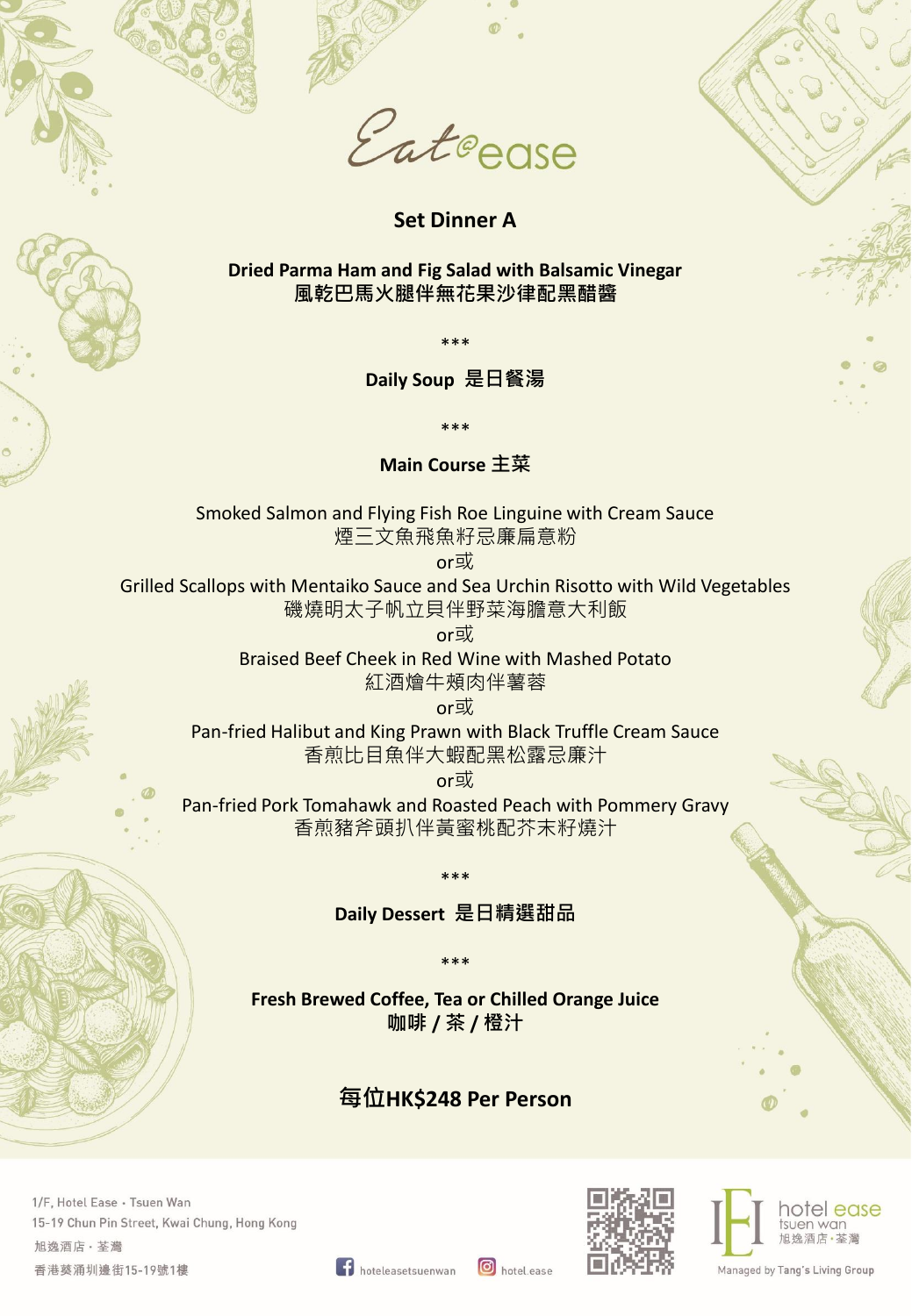

**Set Dinner B**

**Smoked Salmon with Citrus Kale Caesar Dressing 煙三文魚伴柑橘羽衣甘藍凱撒汁**

\*\*\*

**Daily Soup 是日餐湯**

\*\*\*

**Main Course 主菜**

Linguine with Sichuan-flavored Tiger Prawn Cream Sauce 川味虎蝦忌廉扁意粉

or或

Baked Iberian Pork Collar with Cheese and Curry Risotto 芝士焗伊比利豬肩肉配咖哩意大利飯

or或

Pan-fried Lamb Sirloin with Tomato Mint Sauce and Mashed Potato 香煎羊西冷伴薯蓉配蕃茄薄荷汁

or或

Pan-fried Barramundi Fillet with Shaoxing Wine Cream Sauce 香煎盲鰽魚柳伴花雕忌廉汁

or或

Grilled Sliced Australian Sirloin and Roasted Pineapple with Gravy 燒薄切澳洲西冷伴燒菠蘿配燒汁

> \*\*\* **Daily Dessert 是日精選甜品**

**Fresh Brewed Coffee, Tea or Chilled Orange Juice 咖啡 / 茶 / 橙汁**

\*\*\*

## **每位HK\$248 Per Person**

1/F, Hotel Ease · Tsuen Wan 15-19 Chun Pin Street, Kwai Chung, Hong Kong 旭逸酒店·荃灣 香港葵涌圳邊街15-19號1樓





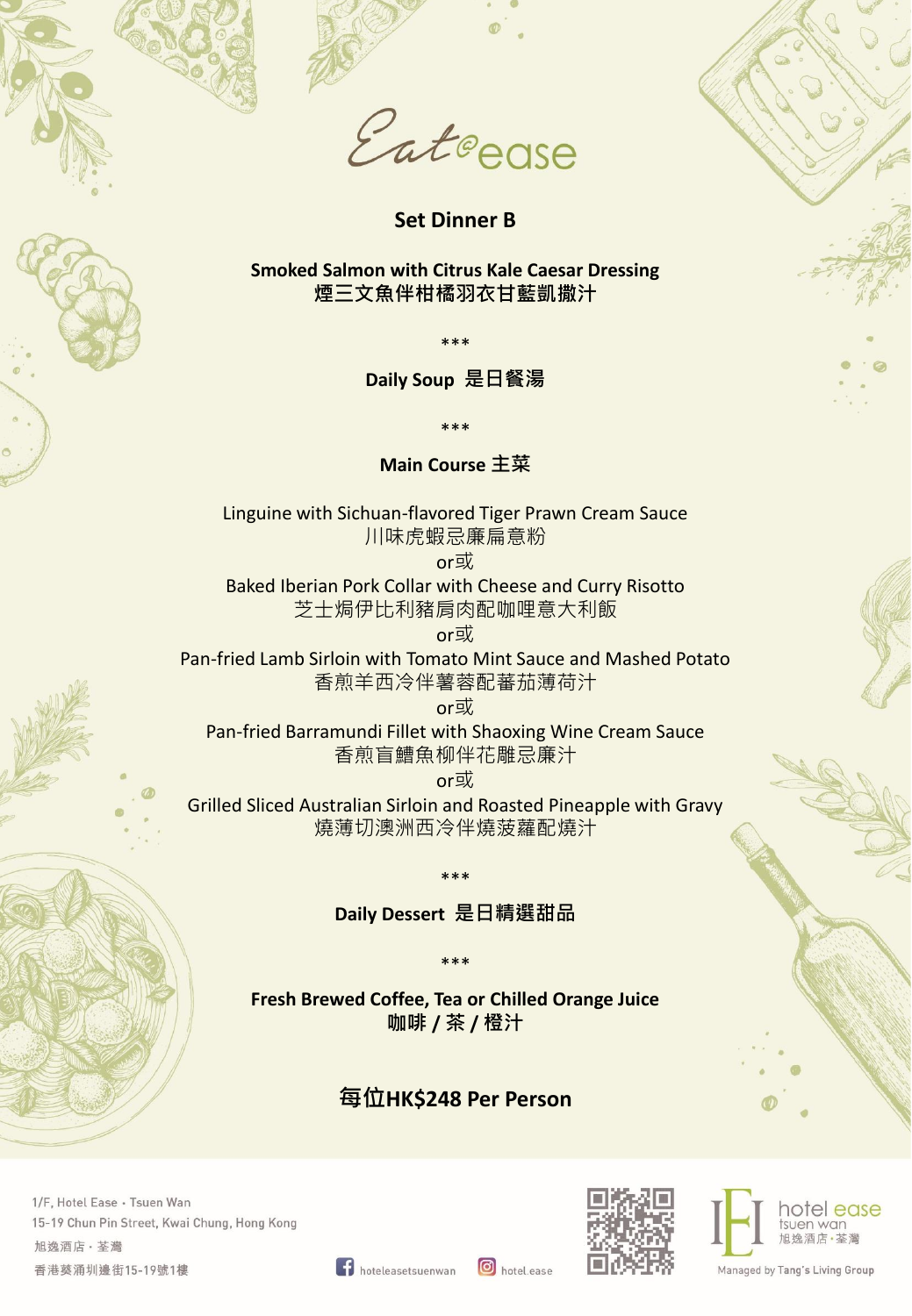



**Set Dinner C**

**Ahi Tuna and Spinach with Sesame Dressing 半熟吞拿魚伴芝麻菠菜配胡麻汁**

\*\*\*

**Daily Soup 是日餐湯**

\*\*\*

**Main Course 主菜**

Pesto Spaghetti with Spicy Tiger Prawns and Wild Mushrooms 香辣虎蝦野菌香草醬意粉

or或

Wasabi Cream Risotto with Japanese Style Roast Beef 生薑燒牛肉配青芥末忌廉意大利飯

or或

Pan-fried Lamb Chop with Rosemary Sauce and Mashed Potato 香煎羊扒伴薯蓉配迷迭香燒汁

or或

Pan-fried Norwegian Salmon Steak with Maple Honey 香煎挪威三文魚扒配楓樹蜜糖

or或

Pan-fried Pork Tomahawk and Roasted Peach with Pommery Gravy 香煎豬斧頭扒伴黃蜜桃配芥末籽燒汁

> \*\*\* **Daily Dessert 是日精選甜品**

**Fresh Brewed Coffee, Tea or Chilled Orange Juice 咖啡 / 茶 / 橙汁**

\*\*\*

## **每位HK\$248 Per Person**

1/F, Hotel Ease · Tsuen Wan 15-19 Chun Pin Street, Kwai Chung, Hong Kong 旭逸酒店·荃灣 香港葵涌圳邊街15-19號1樓